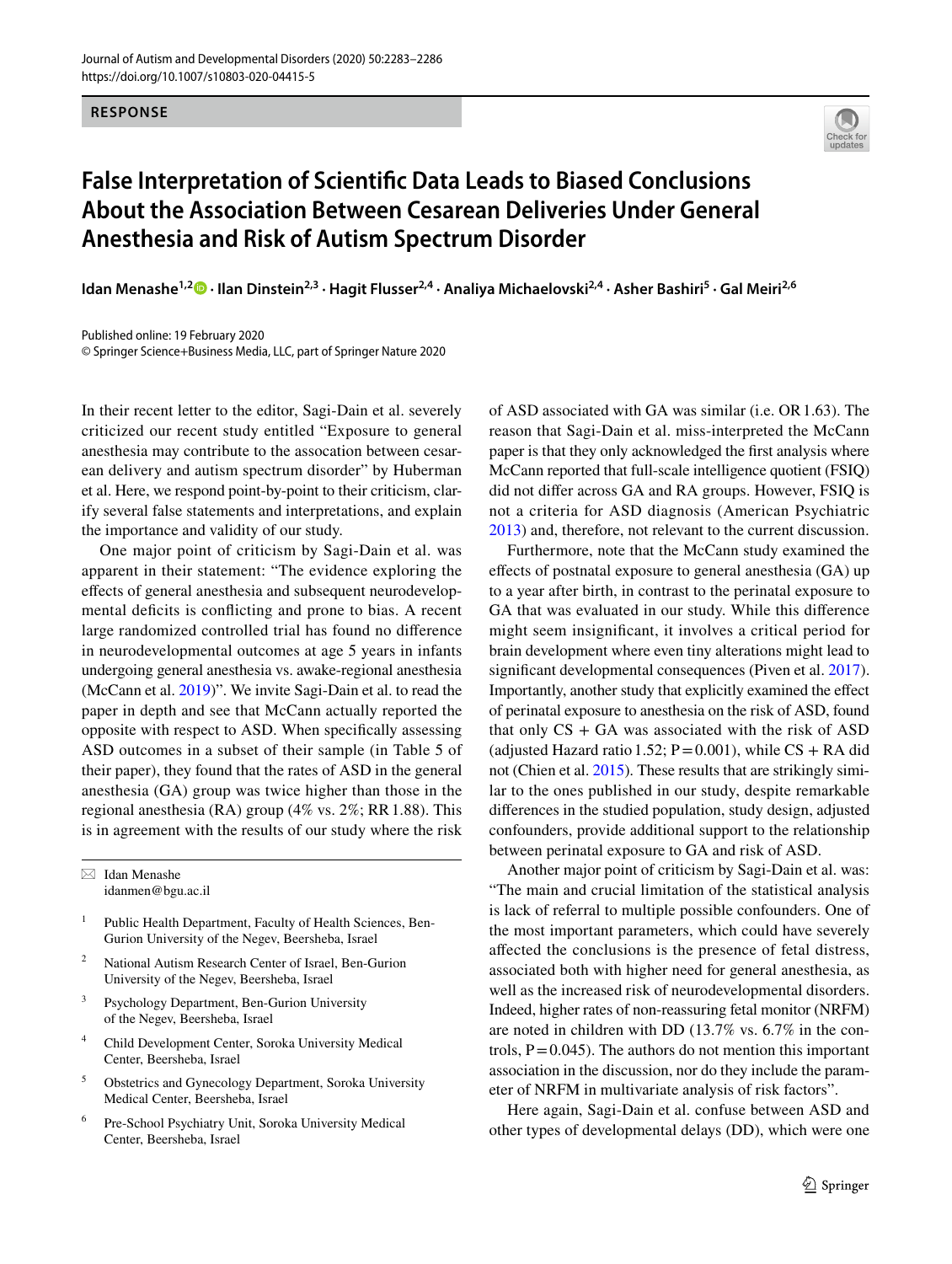<span id="page-1-0"></span>**Table 1** Birth complications that are associated with Cesarean Section (CS) operation

| Variable              | All births<br>N | Vaginal birth<br>$N(\%)$ | Birth with CS<br>$N(\%)$ | Odds ratio (OR) | 95% CI of OR  |
|-----------------------|-----------------|--------------------------|--------------------------|-----------------|---------------|
| Total                 | $2002^a$        | 1614                     | 388                      |                 |               |
| Previous CS           | 296             | $100(0.2\%)$             | 196 (50.5%)              | 15.5            | $11.6 - 20.5$ |
| Nonreassuring monitor | 133             | 65 (4.0%)                | 68 (17.5%)               | 5.1             | $3.5 - 7.3$   |
| Preeclampsia          | 87              | 45 (2.8%)                | 42 (10.8%)               | 4.2             | $2.7 - 6.5$   |
| Malpresentation       | 75              | $9(0.6\%)$               | 66 (17.0%)               | 37.0            | $18.1 - 77.0$ |
| Labor dystocia        | 50              | $10(0.6\%)$              | 40 (10.30%)              | 18.4            | $9.1 - 37.2$  |
| Macrosomia            | 14              | $6(0.4\%)$               | $8(2.1\%)$               | 5.6             | $1.9 - 16.4$  |
| Placenta abruption    | 9               | $1(0.1\%)$               | $8(2.1\%)$               | 34.0            | $4.2 - 272.2$ |
| Umbilical prolapse    | 9               | $0(0\%)$                 | $9(2.3\%)$               | -               |               |
| Rupture of uterus     |                 | $0(0\%)$                 | $1(0.3\%)$               |                 |               |

a This sample comprises of the births of 347 children with ASD and 1655 children with typical development who were matched to cases on the basis of their age  $(\pm 3$  months), sex and ethnicity (Bedouin/Jewish)

of the comparison groups in our study. A closer look at Table [1](#page-1-0) of our paper (Huberman Samuel et al. [2019](#page-3-4)), reveals that NRFM was signifcantly associated with DD but not with ASD and therefore is less relevant as a potential confounder in our regression models regarding ASD risk. Nevertheless, we did consider NRFM as one of the indications for an 'indicated' surgery in our stratifcation analysis as described below.

Sagi-Dain et al. also criticized our assignment of the study groups into cesarean deliveries that were 'indicated' versus 'non-indicated'. We agree that other classification approaches of Cesarean deliveries could be used (e.g. "elective" vs. "non-elective" or "emergency" vs. non-emergency"), however these classifcations would not necessarily improve the ability to account for confounding factors. Nevertheless, to address these concerns, we identifed specifc birth and pregnancy complications associated with CS in our data (Table [1](#page-1-0)) and present new data demonstrating the rates of ASD for each of these complications while separating the three groups of birth modalities:  $(1)$  CS + GA;  $(2)$  $CS + RA$ ; (3) Vaginal delivery. The results of this analysis (Table [2](#page-2-0)) show that the odds ratio (OR) of ASD that is associated with  $CS + GA$  (compared with vaginal deliveries) is consistently higher than the OR of ASD associated with CS + RA. Furthermore, when all of these confrmed indications for CS are aggregated into one category (termed in Table [2](#page-2-0) as "indicated" surgeries), the OR of ASD compared to vaginal deliveries was 1.82 (95% CI 1.12–2.94) while the OR of all other ("non-indicated") surgeries was slightly higher(although not signifcant due to a small sample size, OR 2.02 95% CI 0.92–4.45). These new results are strikingly similar to the results published in our original study (Huberman Samuel et al. [2019](#page-3-4)) and again demonstrate the robustness of our results and conclusions.

A fnal point raised by Sagi-Dain et al. was about the considerably high rate of GA in our sample. Indeed, the rates of CS + GA at Soroka University Medical Center (SUMC) are relatively high. The main reason for this is the unique population of parturients at SUMC who usually prefer to give birth without any kind of anesthesia (O'Hana et al. [2008](#page-3-5); Sidelnick et al. [2009\)](#page-3-6). Indeed, the rate of vaginal deliveries with epidural anesthesia in our study was only 29.4%. Thus, if an unplanned CS is required during labor in one of the remaining  $\sim$  70% unanesthetized parturients, the use of GA is usually preferred. Consequently, the majority of CS births at SUMC are conducted with GA. It is important to note however, that the high rate of  $CS + GA$  in our study, do not infuence the conclusions regarding the association between GA and ASD risk.

To conclude, current data from our study and others suggest that there is indeed a robust association between exposure to GA during CS and risk of ASD. Our additional analyses (Table [2](#page-2-0)) further attest to this relationship.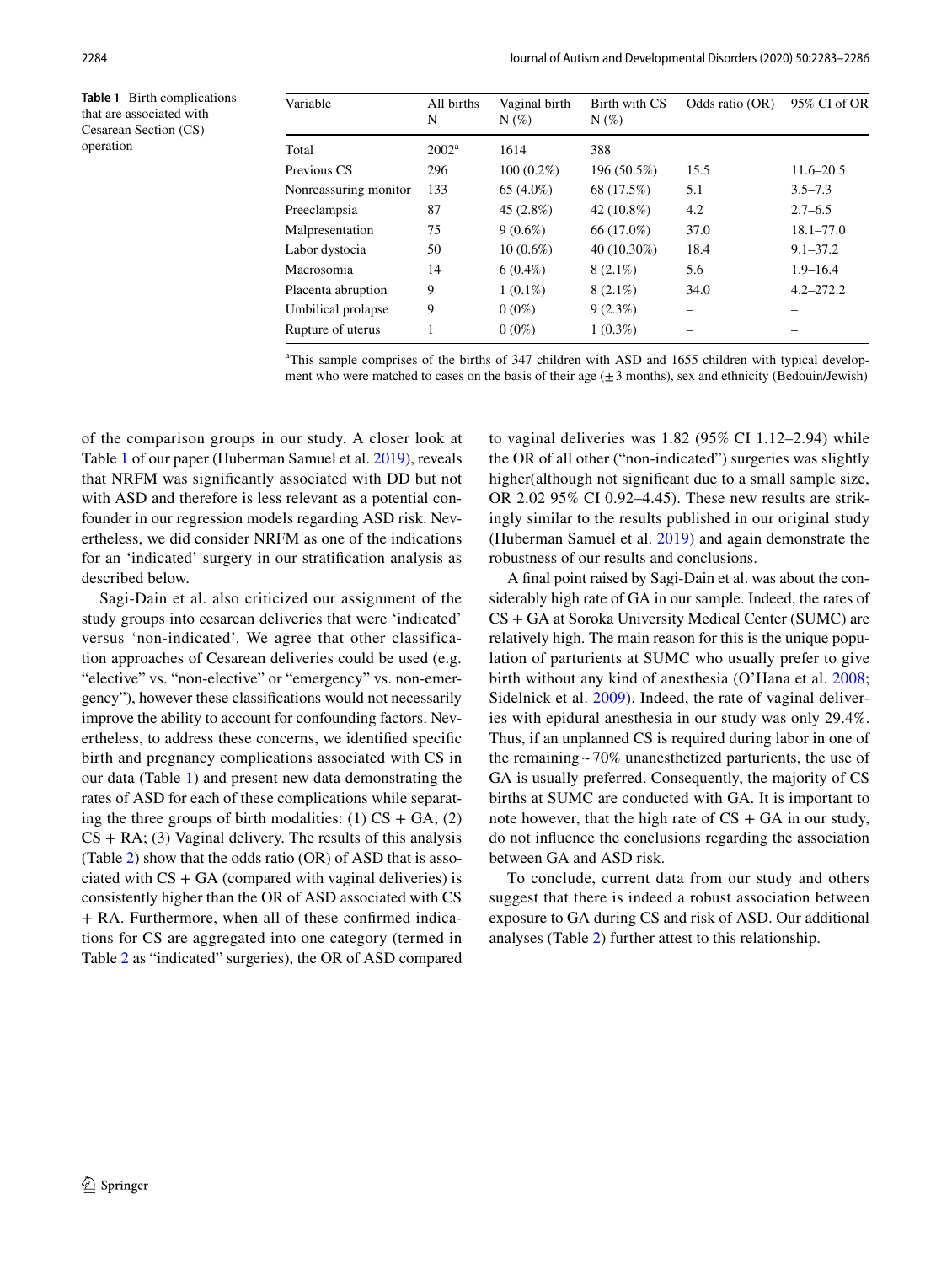<span id="page-2-0"></span>

| All<br>$\mathbf{ASD}$<br>347<br>67 (19%)<br>14 (4%)<br>266 (77%)<br>$0.90(0.49 - 1.57)$<br>$1.52(1.12 - 2.05)$<br>1655<br>Control<br>224 (13%)<br>81 (5%)<br>1350 (82%)<br>Previous CS<br>$\mathbf{ASD}$<br>58<br>38 (65%)<br>5 (9%)<br>15 (26%)<br>$1.81(0.93 - 3.50)$<br>$0.83(0.28 - 2.47)$<br>238<br>119 (50%)<br>85 (36%)<br>Control<br>34 (14%)<br>Non-reassuring monitor<br><b>ASD</b><br>26<br>13 (50%)<br>$0.92(0.23 - 3.70)$<br>3(12%)<br>10(38%)<br>$2.10(0.83 - 5.32)$<br>107<br>34 (32%)<br>Control<br>18 (17%)<br>55 (51%)<br>Preeclampsia<br><b>ASD</b><br>24<br>8 (33%)<br>5(21%)<br>$1.30(0.45 - 3.80)$<br>11 (46%)<br>$1.29(0.37-4.47)$<br>65<br>19 (29%)<br>12 (19%)<br>Control<br>34 (52%)<br>Malpresentation<br>11 (84%)<br>1(8%)<br><b>ASD</b><br>13<br>1(8%)<br>$2.38(0.27 - 21.15)$<br>$0.47(0.03 - 8.52)$<br>62<br>Control<br>37 (60%)<br>17 (27%)<br>8 (13%)<br>Labor dystocia<br><b>ASD</b><br>11<br>8 (73%)<br>1(9%)<br>2(18%)<br>$1.23(0.22 - 7.01)$<br>39<br>Control<br>26 (67%)<br>5(13%)<br>8 (21%)<br>Macrosomia<br><b>ASD</b><br>$\overline{c}$<br>$0.83(0.04 - 17.0)$<br>1(50%)<br>$0(0\%)$<br>1(50%)<br>Control<br>12<br>6(50%)<br>1(8%)<br>5(42%)<br>Placenta abruption<br><b>ASD</b><br>2<br>$2(100\%)$<br>$0(0\%)$<br>$0(0\%)$<br>Control<br>7<br>6(86%)<br>$0(0\%)$<br>1(14%)<br>Umbilical cord prolapse<br>$\mathbf{ASD}$<br>$1(100\%)$<br>$0(0\%)$<br>$0(0\%)$<br>1<br>8<br>6(75%)<br>Control<br>2(25%)<br>$0(0\%)$<br>Rapture of uterus<br><b>ASD</b><br>$0(0\%)$<br>$0(0\%)$<br>$\boldsymbol{0}$<br>$0(0\%)$<br>$1(100\%)$<br>Control<br>$\mathbf{1}$<br>$0(0\%)$<br>$0(0\%)$<br>Indicated <sup>c</sup><br>$\mathbf{ASD}$<br>103<br>58 (56%)<br>15 (15%)<br>30 (29%)<br>$1.38(0.69 - 2.71)$<br>$1.82(1.12 - 2.94)$<br>461<br>Control<br>202 (44%)<br>69 (15%)<br>190 (41%)<br>Non indicated <sup>d</sup><br>$\mathbf{ASD}$<br>245<br>9(4%)<br>2(1%)<br>234 (96%)<br>$2.02(0.92 - 4.45)$<br>$0.76(0.17-3.40)$<br>Control<br>1193<br>22 (2%)<br>13 (1%)<br>1158 (97%) | Variable | $\mathbf N$ | Birth with $CS + GA$ | Birth with $CS + RA$ | Vaginal Delivery | Odds Ratio CS + GA <sup>a</sup><br>$(95\% \text{ CI})$ | Odds Ratio<br>$CS + RA^{b} (95\%$<br>$CI$ ) |
|-----------------------------------------------------------------------------------------------------------------------------------------------------------------------------------------------------------------------------------------------------------------------------------------------------------------------------------------------------------------------------------------------------------------------------------------------------------------------------------------------------------------------------------------------------------------------------------------------------------------------------------------------------------------------------------------------------------------------------------------------------------------------------------------------------------------------------------------------------------------------------------------------------------------------------------------------------------------------------------------------------------------------------------------------------------------------------------------------------------------------------------------------------------------------------------------------------------------------------------------------------------------------------------------------------------------------------------------------------------------------------------------------------------------------------------------------------------------------------------------------------------------------------------------------------------------------------------------------------------------------------------------------------------------------------------------------------------------------------------------------------------------------------------------------------------------------------------------------------------------------------------------------------------------------------------------------------------------------------------------------------------------|----------|-------------|----------------------|----------------------|------------------|--------------------------------------------------------|---------------------------------------------|
|                                                                                                                                                                                                                                                                                                                                                                                                                                                                                                                                                                                                                                                                                                                                                                                                                                                                                                                                                                                                                                                                                                                                                                                                                                                                                                                                                                                                                                                                                                                                                                                                                                                                                                                                                                                                                                                                                                                                                                                                                 |          |             |                      |                      |                  |                                                        |                                             |
|                                                                                                                                                                                                                                                                                                                                                                                                                                                                                                                                                                                                                                                                                                                                                                                                                                                                                                                                                                                                                                                                                                                                                                                                                                                                                                                                                                                                                                                                                                                                                                                                                                                                                                                                                                                                                                                                                                                                                                                                                 |          |             |                      |                      |                  |                                                        |                                             |
|                                                                                                                                                                                                                                                                                                                                                                                                                                                                                                                                                                                                                                                                                                                                                                                                                                                                                                                                                                                                                                                                                                                                                                                                                                                                                                                                                                                                                                                                                                                                                                                                                                                                                                                                                                                                                                                                                                                                                                                                                 |          |             |                      |                      |                  |                                                        |                                             |
|                                                                                                                                                                                                                                                                                                                                                                                                                                                                                                                                                                                                                                                                                                                                                                                                                                                                                                                                                                                                                                                                                                                                                                                                                                                                                                                                                                                                                                                                                                                                                                                                                                                                                                                                                                                                                                                                                                                                                                                                                 |          |             |                      |                      |                  |                                                        |                                             |
|                                                                                                                                                                                                                                                                                                                                                                                                                                                                                                                                                                                                                                                                                                                                                                                                                                                                                                                                                                                                                                                                                                                                                                                                                                                                                                                                                                                                                                                                                                                                                                                                                                                                                                                                                                                                                                                                                                                                                                                                                 |          |             |                      |                      |                  |                                                        |                                             |
|                                                                                                                                                                                                                                                                                                                                                                                                                                                                                                                                                                                                                                                                                                                                                                                                                                                                                                                                                                                                                                                                                                                                                                                                                                                                                                                                                                                                                                                                                                                                                                                                                                                                                                                                                                                                                                                                                                                                                                                                                 |          |             |                      |                      |                  |                                                        |                                             |
|                                                                                                                                                                                                                                                                                                                                                                                                                                                                                                                                                                                                                                                                                                                                                                                                                                                                                                                                                                                                                                                                                                                                                                                                                                                                                                                                                                                                                                                                                                                                                                                                                                                                                                                                                                                                                                                                                                                                                                                                                 |          |             |                      |                      |                  |                                                        |                                             |
|                                                                                                                                                                                                                                                                                                                                                                                                                                                                                                                                                                                                                                                                                                                                                                                                                                                                                                                                                                                                                                                                                                                                                                                                                                                                                                                                                                                                                                                                                                                                                                                                                                                                                                                                                                                                                                                                                                                                                                                                                 |          |             |                      |                      |                  |                                                        |                                             |
|                                                                                                                                                                                                                                                                                                                                                                                                                                                                                                                                                                                                                                                                                                                                                                                                                                                                                                                                                                                                                                                                                                                                                                                                                                                                                                                                                                                                                                                                                                                                                                                                                                                                                                                                                                                                                                                                                                                                                                                                                 |          |             |                      |                      |                  |                                                        |                                             |
|                                                                                                                                                                                                                                                                                                                                                                                                                                                                                                                                                                                                                                                                                                                                                                                                                                                                                                                                                                                                                                                                                                                                                                                                                                                                                                                                                                                                                                                                                                                                                                                                                                                                                                                                                                                                                                                                                                                                                                                                                 |          |             |                      |                      |                  |                                                        |                                             |
|                                                                                                                                                                                                                                                                                                                                                                                                                                                                                                                                                                                                                                                                                                                                                                                                                                                                                                                                                                                                                                                                                                                                                                                                                                                                                                                                                                                                                                                                                                                                                                                                                                                                                                                                                                                                                                                                                                                                                                                                                 |          |             |                      |                      |                  |                                                        |                                             |
|                                                                                                                                                                                                                                                                                                                                                                                                                                                                                                                                                                                                                                                                                                                                                                                                                                                                                                                                                                                                                                                                                                                                                                                                                                                                                                                                                                                                                                                                                                                                                                                                                                                                                                                                                                                                                                                                                                                                                                                                                 |          |             |                      |                      |                  |                                                        |                                             |
|                                                                                                                                                                                                                                                                                                                                                                                                                                                                                                                                                                                                                                                                                                                                                                                                                                                                                                                                                                                                                                                                                                                                                                                                                                                                                                                                                                                                                                                                                                                                                                                                                                                                                                                                                                                                                                                                                                                                                                                                                 |          |             |                      |                      |                  |                                                        |                                             |
|                                                                                                                                                                                                                                                                                                                                                                                                                                                                                                                                                                                                                                                                                                                                                                                                                                                                                                                                                                                                                                                                                                                                                                                                                                                                                                                                                                                                                                                                                                                                                                                                                                                                                                                                                                                                                                                                                                                                                                                                                 |          |             |                      |                      |                  |                                                        |                                             |
|                                                                                                                                                                                                                                                                                                                                                                                                                                                                                                                                                                                                                                                                                                                                                                                                                                                                                                                                                                                                                                                                                                                                                                                                                                                                                                                                                                                                                                                                                                                                                                                                                                                                                                                                                                                                                                                                                                                                                                                                                 |          |             |                      |                      |                  |                                                        |                                             |
|                                                                                                                                                                                                                                                                                                                                                                                                                                                                                                                                                                                                                                                                                                                                                                                                                                                                                                                                                                                                                                                                                                                                                                                                                                                                                                                                                                                                                                                                                                                                                                                                                                                                                                                                                                                                                                                                                                                                                                                                                 |          |             |                      |                      |                  |                                                        |                                             |
|                                                                                                                                                                                                                                                                                                                                                                                                                                                                                                                                                                                                                                                                                                                                                                                                                                                                                                                                                                                                                                                                                                                                                                                                                                                                                                                                                                                                                                                                                                                                                                                                                                                                                                                                                                                                                                                                                                                                                                                                                 |          |             |                      |                      |                  |                                                        | $0.80(0.06 - 11.30)$                        |
|                                                                                                                                                                                                                                                                                                                                                                                                                                                                                                                                                                                                                                                                                                                                                                                                                                                                                                                                                                                                                                                                                                                                                                                                                                                                                                                                                                                                                                                                                                                                                                                                                                                                                                                                                                                                                                                                                                                                                                                                                 |          |             |                      |                      |                  |                                                        |                                             |
|                                                                                                                                                                                                                                                                                                                                                                                                                                                                                                                                                                                                                                                                                                                                                                                                                                                                                                                                                                                                                                                                                                                                                                                                                                                                                                                                                                                                                                                                                                                                                                                                                                                                                                                                                                                                                                                                                                                                                                                                                 |          |             |                      |                      |                  |                                                        |                                             |
|                                                                                                                                                                                                                                                                                                                                                                                                                                                                                                                                                                                                                                                                                                                                                                                                                                                                                                                                                                                                                                                                                                                                                                                                                                                                                                                                                                                                                                                                                                                                                                                                                                                                                                                                                                                                                                                                                                                                                                                                                 |          |             |                      |                      |                  |                                                        |                                             |
|                                                                                                                                                                                                                                                                                                                                                                                                                                                                                                                                                                                                                                                                                                                                                                                                                                                                                                                                                                                                                                                                                                                                                                                                                                                                                                                                                                                                                                                                                                                                                                                                                                                                                                                                                                                                                                                                                                                                                                                                                 |          |             |                      |                      |                  |                                                        |                                             |
|                                                                                                                                                                                                                                                                                                                                                                                                                                                                                                                                                                                                                                                                                                                                                                                                                                                                                                                                                                                                                                                                                                                                                                                                                                                                                                                                                                                                                                                                                                                                                                                                                                                                                                                                                                                                                                                                                                                                                                                                                 |          |             |                      |                      |                  |                                                        |                                             |
|                                                                                                                                                                                                                                                                                                                                                                                                                                                                                                                                                                                                                                                                                                                                                                                                                                                                                                                                                                                                                                                                                                                                                                                                                                                                                                                                                                                                                                                                                                                                                                                                                                                                                                                                                                                                                                                                                                                                                                                                                 |          |             |                      |                      |                  |                                                        |                                             |
|                                                                                                                                                                                                                                                                                                                                                                                                                                                                                                                                                                                                                                                                                                                                                                                                                                                                                                                                                                                                                                                                                                                                                                                                                                                                                                                                                                                                                                                                                                                                                                                                                                                                                                                                                                                                                                                                                                                                                                                                                 |          |             |                      |                      |                  |                                                        |                                             |
|                                                                                                                                                                                                                                                                                                                                                                                                                                                                                                                                                                                                                                                                                                                                                                                                                                                                                                                                                                                                                                                                                                                                                                                                                                                                                                                                                                                                                                                                                                                                                                                                                                                                                                                                                                                                                                                                                                                                                                                                                 |          |             |                      |                      |                  |                                                        |                                             |
|                                                                                                                                                                                                                                                                                                                                                                                                                                                                                                                                                                                                                                                                                                                                                                                                                                                                                                                                                                                                                                                                                                                                                                                                                                                                                                                                                                                                                                                                                                                                                                                                                                                                                                                                                                                                                                                                                                                                                                                                                 |          |             |                      |                      |                  |                                                        |                                             |
|                                                                                                                                                                                                                                                                                                                                                                                                                                                                                                                                                                                                                                                                                                                                                                                                                                                                                                                                                                                                                                                                                                                                                                                                                                                                                                                                                                                                                                                                                                                                                                                                                                                                                                                                                                                                                                                                                                                                                                                                                 |          |             |                      |                      |                  |                                                        |                                             |
|                                                                                                                                                                                                                                                                                                                                                                                                                                                                                                                                                                                                                                                                                                                                                                                                                                                                                                                                                                                                                                                                                                                                                                                                                                                                                                                                                                                                                                                                                                                                                                                                                                                                                                                                                                                                                                                                                                                                                                                                                 |          |             |                      |                      |                  |                                                        |                                             |
|                                                                                                                                                                                                                                                                                                                                                                                                                                                                                                                                                                                                                                                                                                                                                                                                                                                                                                                                                                                                                                                                                                                                                                                                                                                                                                                                                                                                                                                                                                                                                                                                                                                                                                                                                                                                                                                                                                                                                                                                                 |          |             |                      |                      |                  |                                                        |                                             |
|                                                                                                                                                                                                                                                                                                                                                                                                                                                                                                                                                                                                                                                                                                                                                                                                                                                                                                                                                                                                                                                                                                                                                                                                                                                                                                                                                                                                                                                                                                                                                                                                                                                                                                                                                                                                                                                                                                                                                                                                                 |          |             |                      |                      |                  |                                                        |                                             |
|                                                                                                                                                                                                                                                                                                                                                                                                                                                                                                                                                                                                                                                                                                                                                                                                                                                                                                                                                                                                                                                                                                                                                                                                                                                                                                                                                                                                                                                                                                                                                                                                                                                                                                                                                                                                                                                                                                                                                                                                                 |          |             |                      |                      |                  |                                                        |                                             |
|                                                                                                                                                                                                                                                                                                                                                                                                                                                                                                                                                                                                                                                                                                                                                                                                                                                                                                                                                                                                                                                                                                                                                                                                                                                                                                                                                                                                                                                                                                                                                                                                                                                                                                                                                                                                                                                                                                                                                                                                                 |          |             |                      |                      |                  |                                                        |                                             |
|                                                                                                                                                                                                                                                                                                                                                                                                                                                                                                                                                                                                                                                                                                                                                                                                                                                                                                                                                                                                                                                                                                                                                                                                                                                                                                                                                                                                                                                                                                                                                                                                                                                                                                                                                                                                                                                                                                                                                                                                                 |          |             |                      |                      |                  |                                                        |                                             |
|                                                                                                                                                                                                                                                                                                                                                                                                                                                                                                                                                                                                                                                                                                                                                                                                                                                                                                                                                                                                                                                                                                                                                                                                                                                                                                                                                                                                                                                                                                                                                                                                                                                                                                                                                                                                                                                                                                                                                                                                                 |          |             |                      |                      |                  |                                                        |                                             |
|                                                                                                                                                                                                                                                                                                                                                                                                                                                                                                                                                                                                                                                                                                                                                                                                                                                                                                                                                                                                                                                                                                                                                                                                                                                                                                                                                                                                                                                                                                                                                                                                                                                                                                                                                                                                                                                                                                                                                                                                                 |          |             |                      |                      |                  |                                                        |                                             |
|                                                                                                                                                                                                                                                                                                                                                                                                                                                                                                                                                                                                                                                                                                                                                                                                                                                                                                                                                                                                                                                                                                                                                                                                                                                                                                                                                                                                                                                                                                                                                                                                                                                                                                                                                                                                                                                                                                                                                                                                                 |          |             |                      |                      |                  |                                                        |                                             |

<sup>a</sup>Odds ratio of the risk of ASD associated with Cesarean section (CS) conducted with general anesthesia (GA) compared to vaginal delivery <sup>b</sup>Odds ratio of the risk of ASD associated with Cesarean section (CS) conducted with regional anesthesia (RA) compared to vaginal delivery

c Births with at least one complication listed in this table. Some births might have more than one complication

d Births with no complications considered in this table

**Acknowledgments** Idan Menashe, Public Health Department, and The National Autism Research Center of Israel, Ben-Gurion University of the Negev, Beer Sheva, Israel, Ilan Dinstein, Psychology Department, and The National Autism Research Center of Israel, Ben-Gurion University of the Negev, Ben-Gurion University of the Negev, Beer Sheva, Israel, Hagit Flusser, MD, and Analiya Michaelovski, MD, Child development department, Soroka University Medical Center, and The National Autism Research Center of Israel, Ben-Gurion University of the Negev, Beer Sheva, Israel, Asher Bashiri, Obstetrics and Gynecology department, Soroka University Medical Center, Beer Sheva, Israel, Gal Meiri, Pre-School Psychiatry Unit, Soroka University Medical Center, and The National Autism Research Center of Israel, Ben-Gurion University of the Negev, Beer Sheva, Israel.